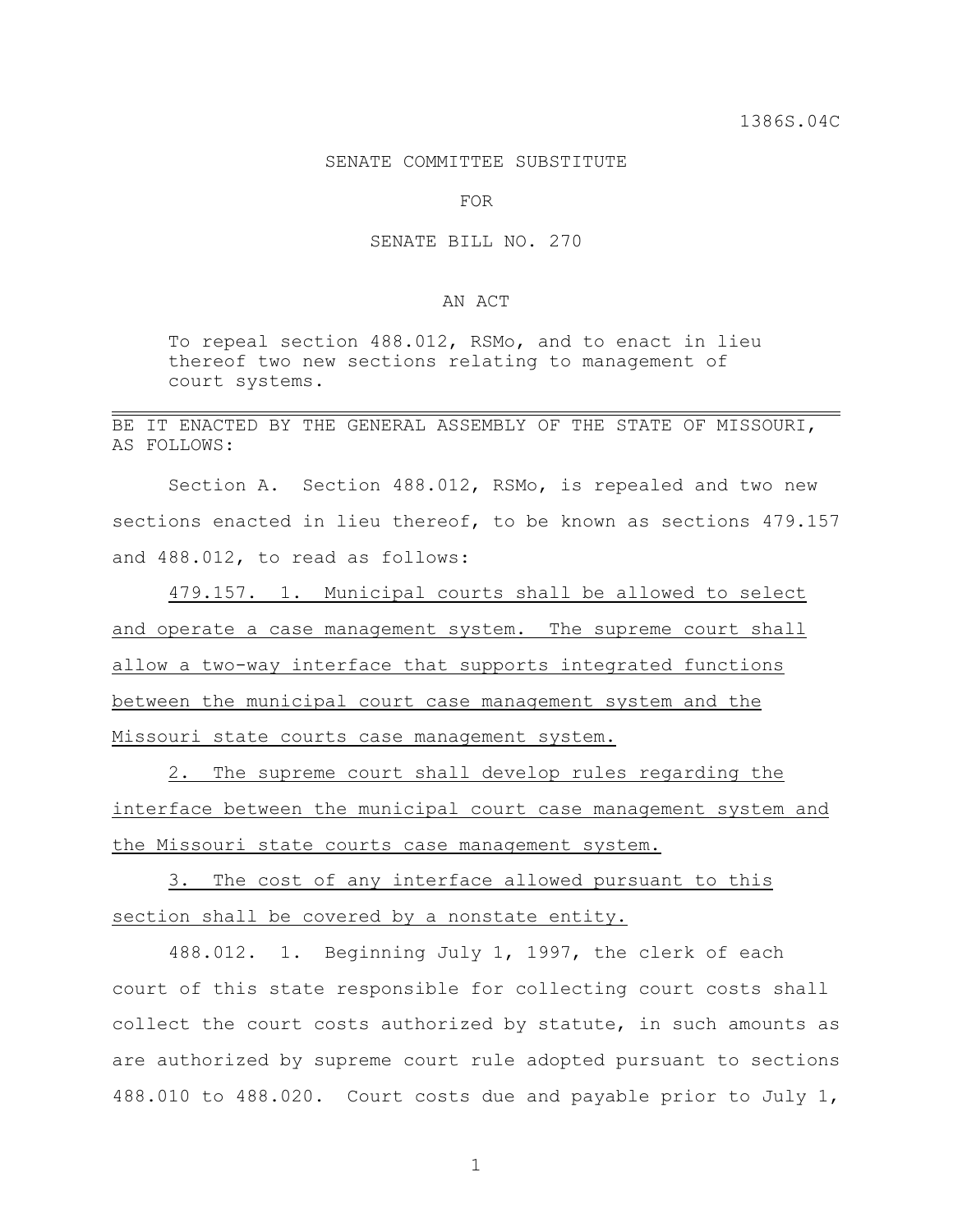1997, shall not be affected by the adoption of this rule.

2. The supreme court shall set the amount of court costs authorized by statute, at levels to produce revenue which shall not substantially exceed the total of the proportion of the costs associated with administration of the judicial system defrayed by fees, miscellaneous charges and surcharges.

3. Prior to adjustment by the supreme court, the following fees, costs and charges shall be collected:

(1) Five dollars for the filing of a lien, pursuant to section 429.090;

(2) Ten dollars for maintaining child support enforcement records, pursuant to section 452.345;

(3) Ten dollars for a notice to a judgment creditor of a distributee, pursuant to section 473.618;

(4) Three dollars for receiving and keeping a will, pursuant to section 474.510;

(5) **[**Seven**]** Twenty-three dollars for the statewide court automation fund, pursuant to section 488.027;

(6) Twelve dollars for municipal court costs, fifteen dollars for municipal ordinance violations filed before an associate circuit judge and thirty dollars for applications for a trial de novo of a municipal ordinance violation, pursuant to section 479.260;

(7) Five dollars for small claims court cases where less than one hundred dollars is in dispute, and ten dollars in all other small claims court cases, pursuant to section 482.345;

(8) Fifty dollars for appeals, pursuant to section 483.500;

(9) Fifteen dollars in misdemeanor cases where there is no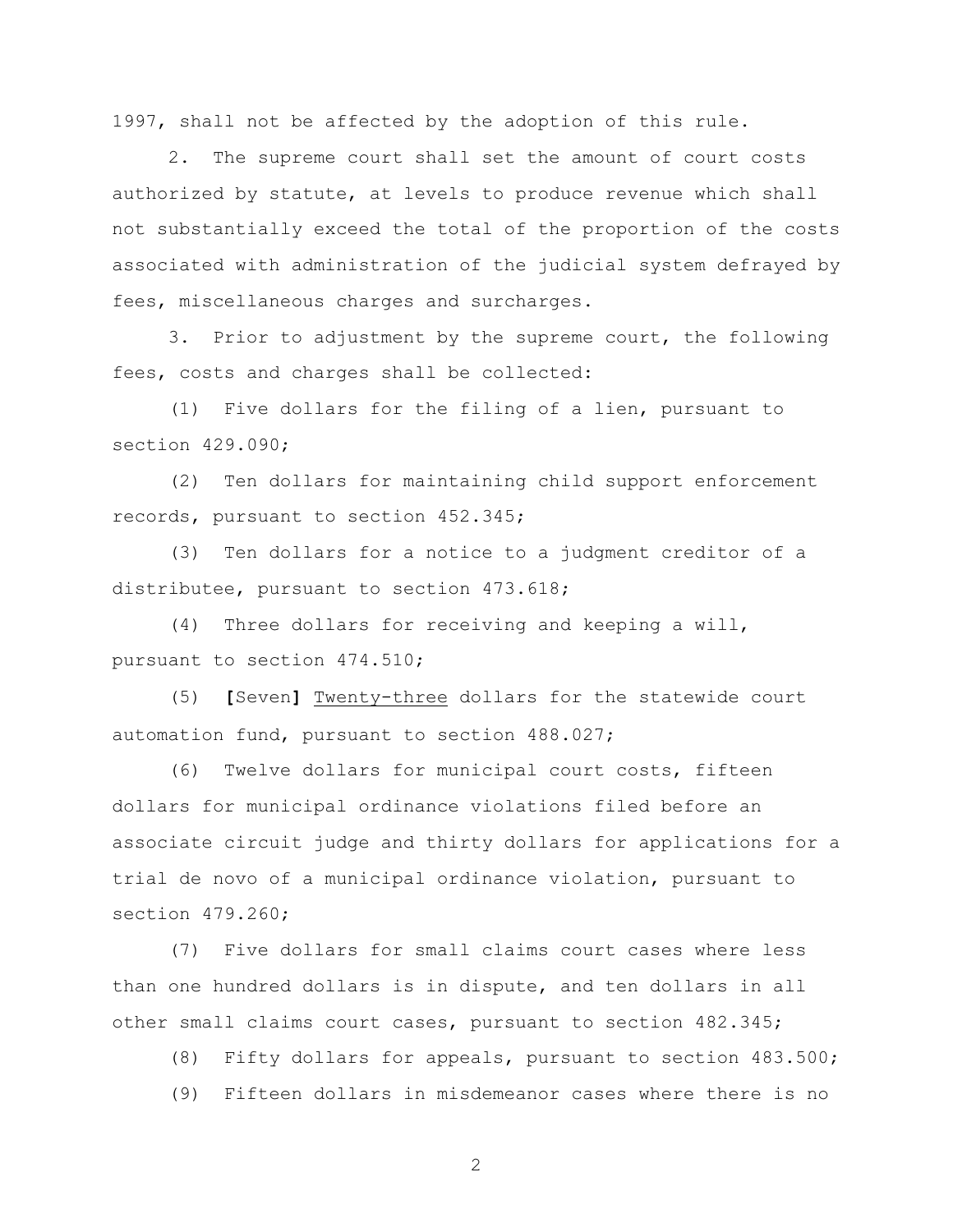application for trial de novo, pursuant to section 483.530;

(10) Forty-five dollars for applications for a trial de novo for misdemeanor cases, pursuant to section 483.530;

(11) Fifteen dollars for each preliminary hearing in felony cases, pursuant to section 483.530;

(12) Thirty dollars for each information or indictment filed in felony cases, pursuant to section 483.530;

(13) Fifteen dollars for each associate circuit court case filed, and one dollar for each additional summons issued in such cases, pursuant to section 483.530;

(14) Forty-five dollars for applications for trial de novo from small claims court and associate circuit court and forty-five dollars for filing of other cases, pursuant to section 483.530;

(15) One dollar and fifty cents for a certificate of naturalization, pursuant to section 483.535;

(16) When letters are applied for in probate proceedings, pursuant to section 483.580, when the value of the estate is:

|     | (a) Less than $$10,000$        | 75.00   |
|-----|--------------------------------|---------|
| (b) | From \$10,000 to \$25,000      | 115.00  |
| (C) | From \$25,000 to \$50,000      | 155.00  |
|     | (d) From \$50,000 to \$100,000 | 245.00  |
| (e) | From \$100,000 to \$500,000    | 305.00  |
|     | $(f)$ More than \$500,000      | 365.00; |

(17) Thirty dollars for each additional twelve months a decedent's estate remains open, pursuant to section 483.580;

(18) In proceedings regarding guardianships and conservatorships, pursuant to section 483.580: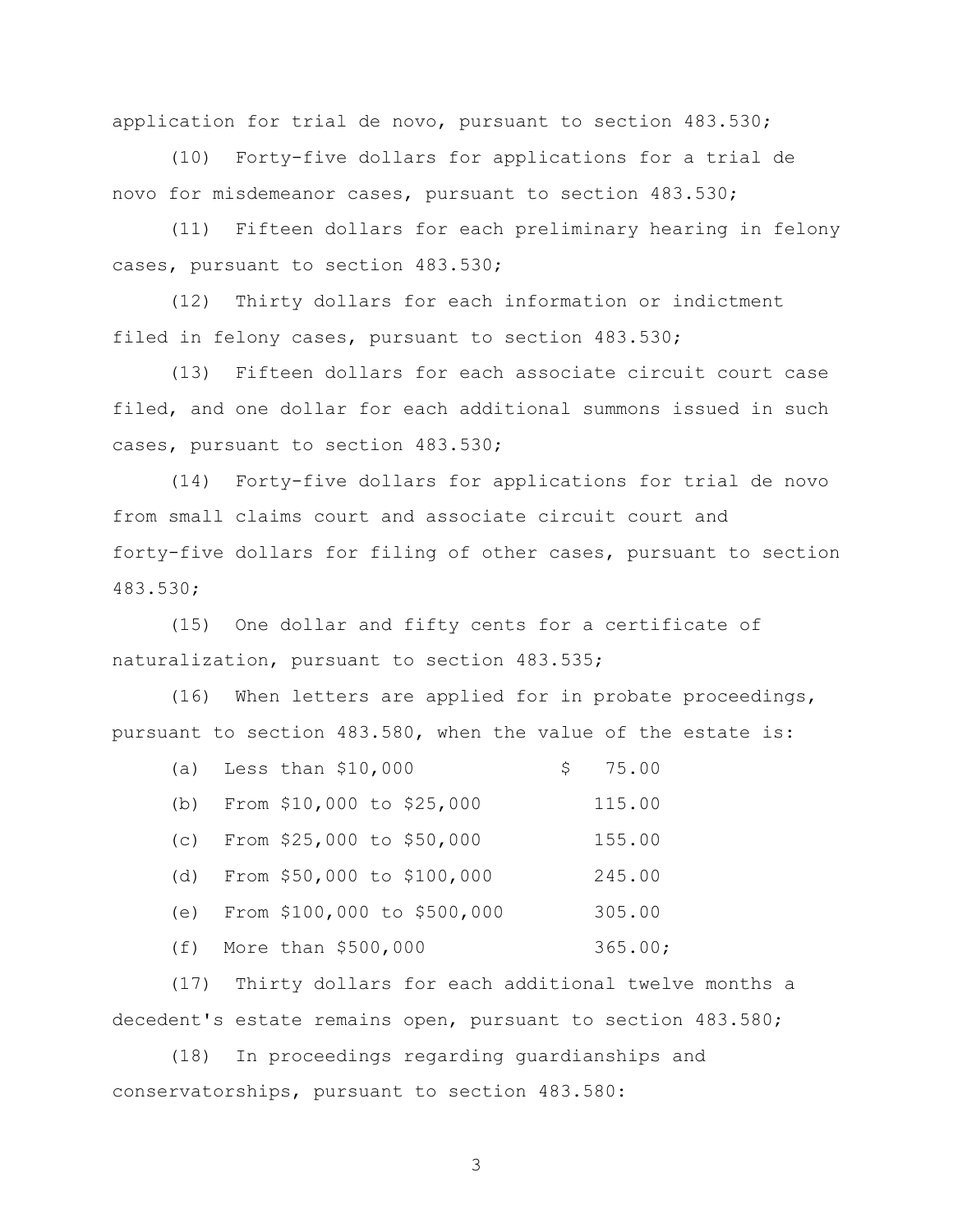(a) Twenty-five dollars for each grant of letters for guardianship of a minor;

(b) Fifty dollars for each grant of letters for guardianship of an incapacitated person;

(c) Sixty dollars for each grant of letters for guardianship of the person and conservatorship of the estate of a minor;

(d) Twenty-five dollars for each additional twelve months a conservatorship of a minor's estate case remains open;

(e) Seventy-five dollars for each grant of letters in guardianship and conservatorship of incapacitated persons and their estates;

(f) Thirty dollars for each additional twelve months an incapacitated person's case remains open;

(19) Fifteen dollars for issuing orders refusing to grant letters to a spouse or an unmarried minor child and thirty dollars for a certified copy of such orders, pursuant to section 483.580;

(20) In probate proceedings, pursuant to section 483.580:

(a) Thirty-five dollars for the collection of small estates;

(b) Thirty-five dollars for involuntary hospitalization proceedings;

(c) Thirty dollars for proceedings to determine heirship;

(d) Fifteen dollars for assessment of estate taxes where no letters are granted;

(e) Fifty dollars for proceedings for the sale of real estate by a nonresident conservator;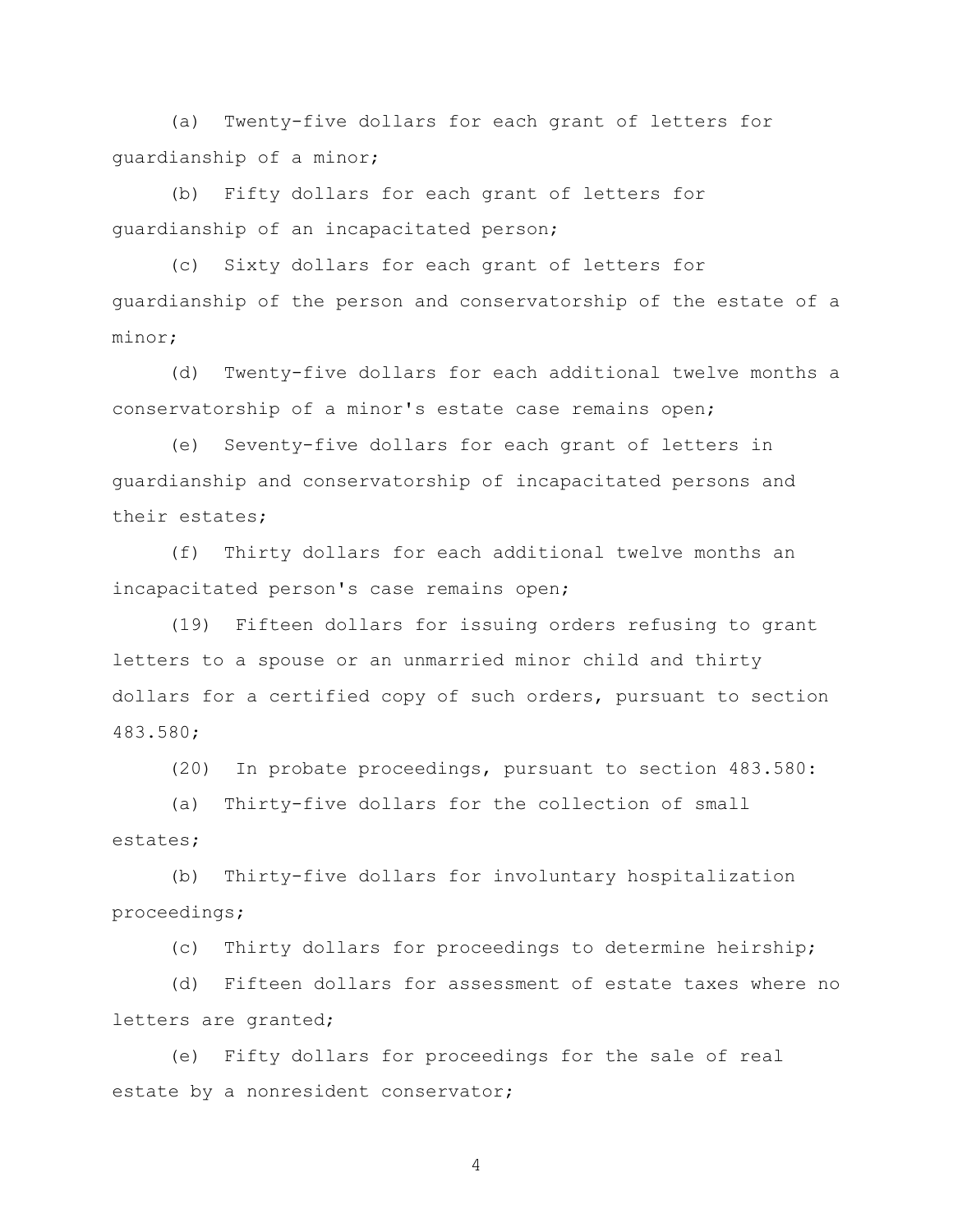(f) Forty dollars for proceedings to dispense with administration;

(g) Twenty dollars for proceedings to dispense with conservatorship;

(h) Twenty-five dollars for admitting a will to probate;

(i) One dollar per copied page and one dollar and fifty cents per certificate;

(21) One dollar and fifty cents per page for testimony transcription, pursuant to section 488.2250;

(22) Fifteen dollars for court reporters, pursuant to section 488.2253;

(23) Three dollars for witness fees per day, and four dollars when the witness must travel to another county, pursuant to section 491.280.

4. The fee authorized pursuant to subdivision (5) of subsection 3 of this section shall be effective August 28, 2019, and shall expire on August 28, 2024, unless reauthorized by an act of the general assembly. If no reauthorization by the general assembly occurs, then a fee of eleven dollars shall be collected for the statewide court automation fund, pursuant to section 488.027. The eleven dollar fee shall be adjusted annually on January 1, 2025, and on January first of successive years, by the same percentage as the increase in the general price level as measured by the Consumer Price Index for All Urban Consumers (CPI-U) or successor index as published by the U.S. Department of Labor or its successor agency, with the amount of fee increase rounded to the nearest five cents. Any change in the fee amount made by the court pursuant to this subsection